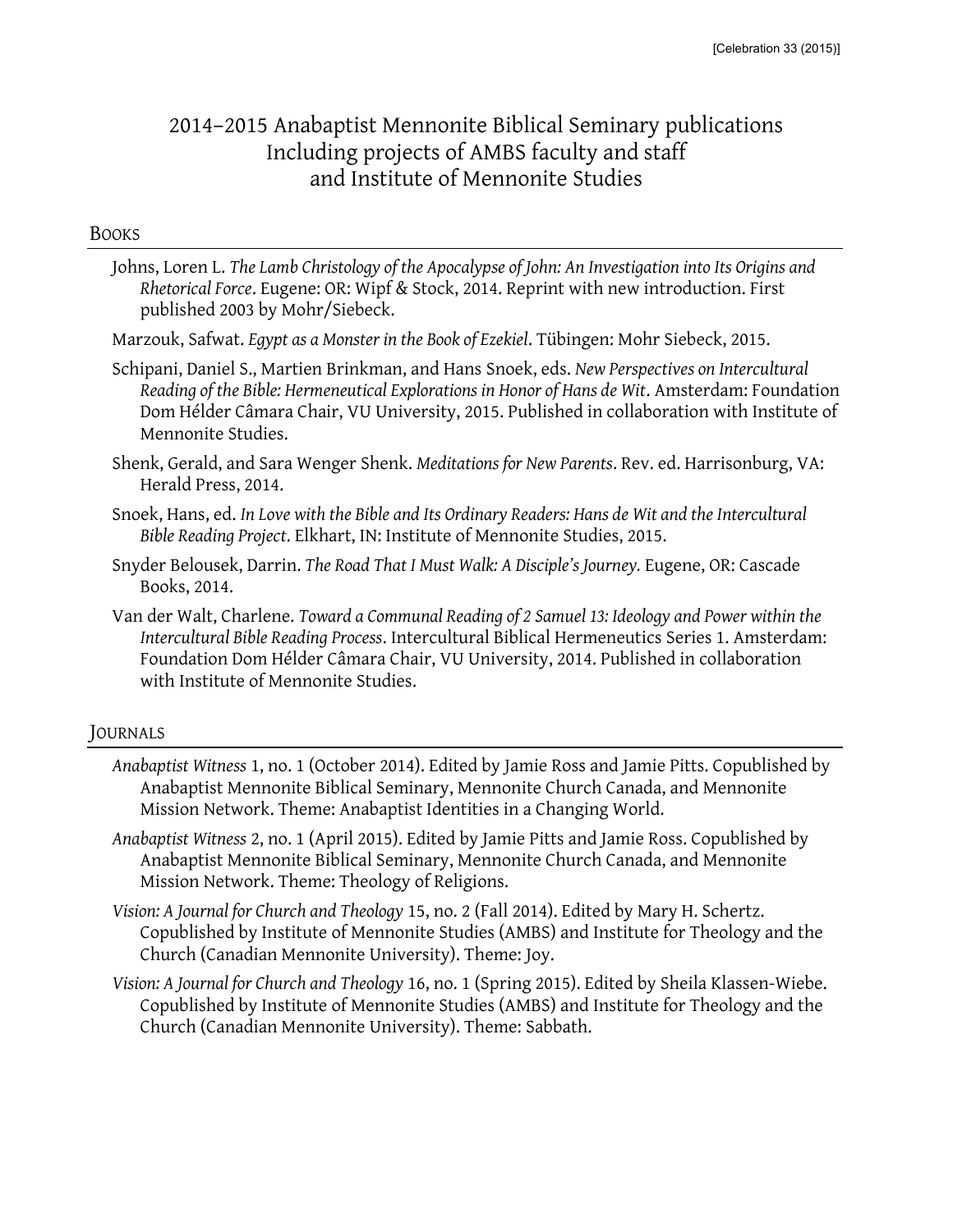#### ARTICLES AND ESSAYS

- Alexis, Nekeisha Alayna. "For the Animals: A Vegan Perspective." *Timbrel Magazine*, Spring 2015, 7–10.
- ———. "Isn't All of Creation Violent?" In *A Faith Encompassing All Creation: Addressing Commonly Asked Questions about Christian Care for Creation*, edited by Andy Alexis-Baker and Tripp York. Eugene, OR: Wipf and Stock, 2014.
- Koontz. Gayle Gerber. "Seventy Times Seven: Abuse and the Frustratingly Extravagant Call to Forgive." *Mennonite Quarterly Review* 89, no. 1 (January 2015): 129–52.
- Kreider, Alan, and Eleanor Kreider. Foreword to *The Road That I Must Walk: A Disciple's Journey*, by Darrin Snyder Belousek*.* Eugene, OR: Cascade Books, 2014: ix–x.
- Kreider, Alan, and Eleanor Kreider. "Praying with Jesus for Unity." *The Mennonite*, February 2014, 18–20.
- Longenecker, Jewel Gingerich. "How Can We Get on the Same Page? Re-thinking Our Relationships with Each Other and the Bible." *Leader* 12 (2015), 2-9.
- Marzouk, Safwat. "Christian Disciplines and God's Shalom in the Postcolonial Community." In *Evangelical Postcolonial Conversations: Global Awakenings in Theology and Praxis*, edited by Kay Higuera Smith, Jayachitra Lalitha, and L. Daniel Hawk. Downers Grove, IL: InterVarsity Press, 2014.
- ———. "Horns of Moses Hebrew Bible/Old Testament." In *Encyclopedia of the Bible and Its Reception*, edited by Hans-Josef Klauck et al. Berlin: Walter de Gruyter, 2014.
- Miller, David B. "The End of Ordinary Time (or When We Haven't Got Prayer)." *Journal for Preachers* 38, no. 4 (2015): 24–26.
- Pitts, Jamie. "Anabaptist Re-Vision: On John Howard Yoder's Misrecognized Sexual Politics." *Mennonite Quarterly Review* 89, no. 1 (January 2015): 153–70.
- Saner, Eileen K. "Library Orientation in a New Era: A Transition in Progress, Continuing the Conversation." *Summary of Proceedings: Sixty-Eighth Annual Conference of the American Theological Library Association* 68 (2014): 274–86.
- Schipani Daniel S. "Globalización, contextualización, y educación teológica: Un enfoque freireano." *Cuba Teológica* 31, no. 3 (2014): 28–36.
- ———. "Transformation in Intercultural Bible Reading: A View from Practical Theology." In *New Perspectives on Intercultural Reading of the Bible: Hermeneutical Explorations in Honor of Hans de Wit,* edited by Daniel S. Schipani, Martien Brinkman, and Hans Snoek, 159–78. Amsterdam: Foundation Dom Hélder Câmara Chair, VU University, 2015. Published in collaboration with Institute of Mennonite Studies.
- Slough, Rebecca. "Congregational Responses to Abuse and Trauma: The Persistent Hope of Shalom." *Mennonite Quarterly Review* 89, no. 1 (January 2015): 95–110.
- Swartley, Willard M. "Peace." In the *Oxford Encyclopedia of Bible and Ethics*, edited by Robert L. Brawley. 2 vols. Oxford: Oxford University Press, 2014.
- ———. "Peace." In *The Oxford Encyclopedia on Bible and Theology*, edited by Samuel Balentine. Oxford: Oxford University Press, 2015.